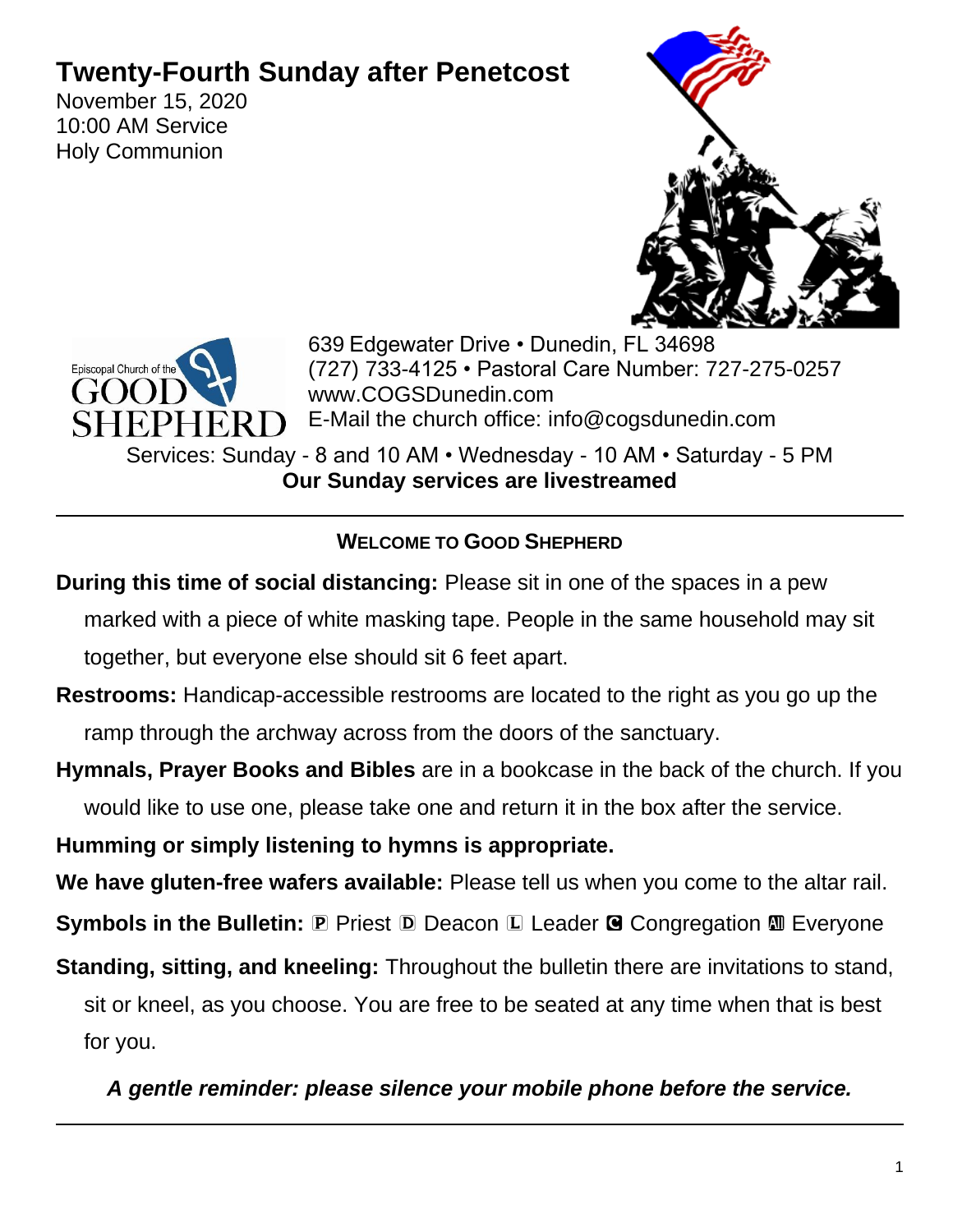#### **GATHERING FOR WORSHIP**

**PRELUDE** *Almighty Father, Strong to Save* arr. L.R. Lamb

Bells of Hope

**[***Please maintain reverent silence during the prelude.***]**

**WELCOME AND ANNOUNCEMENTS AND MISSION MOMENT** [*Please remain seated.*]

**THE OPENING ACCLAMATION** [*Please stand.*]

P Blessed be God: Father, Son, and Holy Spirit.

C **And blessed be God's kingdom, now and for ever. Amen.**

**THE COLLECT FOR PURITY**

a **Almighty God, to you all hearts are open, all desires known, and from you no secrets are hid: Cleanse the thoughts of our hearts by the inspiration of your Holy Spirit, that we may perfectly love you, and worthily magnify your holy Name; through Christ our Lord. Amen.**

| <b>THE GATHERING HYMN</b>    | Almighty Father, Strong to Save | H. 579 vs. 1,4 |
|------------------------------|---------------------------------|----------------|
| [Please stand when invited.] |                                 |                |

*Almighty Father, strong to save, whose arm hath bound the restless wave, who bidd'st the mighty ocean deep its own appointed limits keep: O hear us when we cry to thee for those in peril on the sea.*

*O Trinity of love and power, our people shield in danger's hour; from rock and tempest, fire and foe, protect them wheresoe'er they go; thus evermore shall rise to thee glad praise from space, air, land and sea.*

#### **THE COLLECT OF THE DAY**

- P The Lord be with you.
- C **And also with you.**
- P Let us pray. . . . Blessed Lord, who caused all holy Scriptures to be written for our learning: Grant us so to hear them, read, mark, learn, and inwardly digest them, that we may embrace and ever hold fast the blessed hope of everlasting life, which you have given us in our Savior Jesus Christ; who lives and reigns with you and the Holy Spirit, one God, for ever and ever.
- C **Amen**.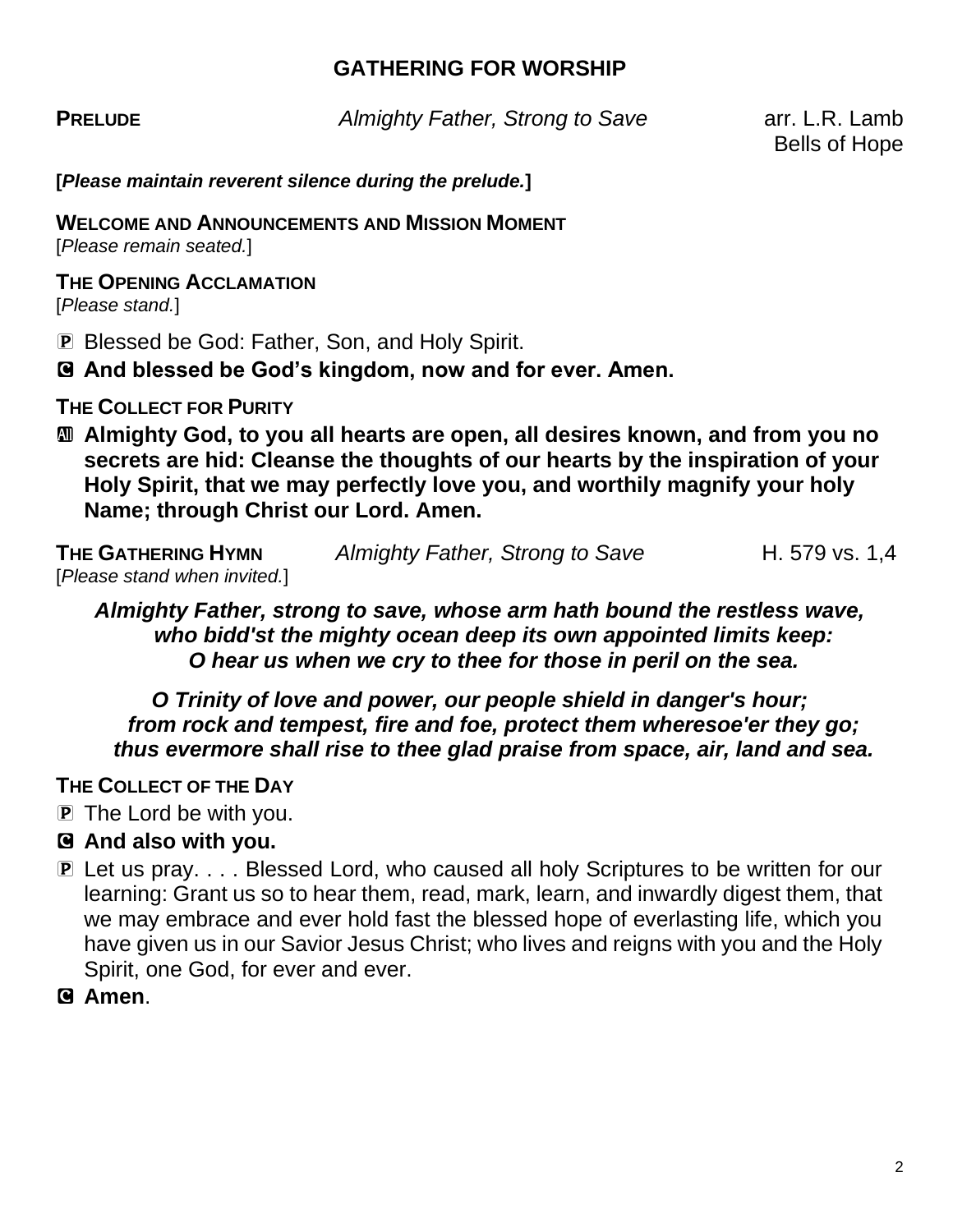#### **THE WORD OF GOD**

**The Readings:** Judges 4:1-7, Psalm 123, 12, 1 Thessalonians 5:1-11, Matthew 25:14-30

[*Please be seated.*]

#### **The First Reading:**

L *The First Reading is taken from Judges, Chapter 4…*

The Israelites again did what was evil in the sight of the Lord, after Ehud died. So the Lord sold them into the hand of King Jabin of Canaan, who reigned in Hazor; the commander of his army was Sisera, who lived in Harosheth-ha-goiim. Then the Israelites cried out to the Lord for help; for he had nine hundred chariots of iron, and had oppressed the Israelites cruelly twenty years.

At that time Deborah, a prophetess, wife of Lappidoth, was judging Israel. She used to sit under the palm of Deborah between Ramah and Bethel in the hill country of Ephraim; and the Israelites came up to her for judgment. She sent and summoned Barak son of Abinoam from Kedesh in Naphtali, and said to him, "The Lord, the God of Israel, commands you, 'Go, take position at Mount Tabor, bringing ten thousand from the tribe of Naphtali and the tribe of Zebulun. I will draw out Sisera, the general of Jabin's army, to meet you by the Wadi Kishon with his chariots and his troops; and I will give him into your hand.'"

L The Word of the Lord.

C **Thanks be to God.**

**Psalm 123** *Tune: All Praise To Their My God*

[*Please remain seated.*]

*To you, O Lord, we lift our eyes, To you enthroned in heaven above; As servants wait for those they serve, So we look up and wait God's love.*

*Have mercy on us now, O Lord; Contempt has been our lot too long. Too long have we been mocked and scorned, Derided by the proud and strong.*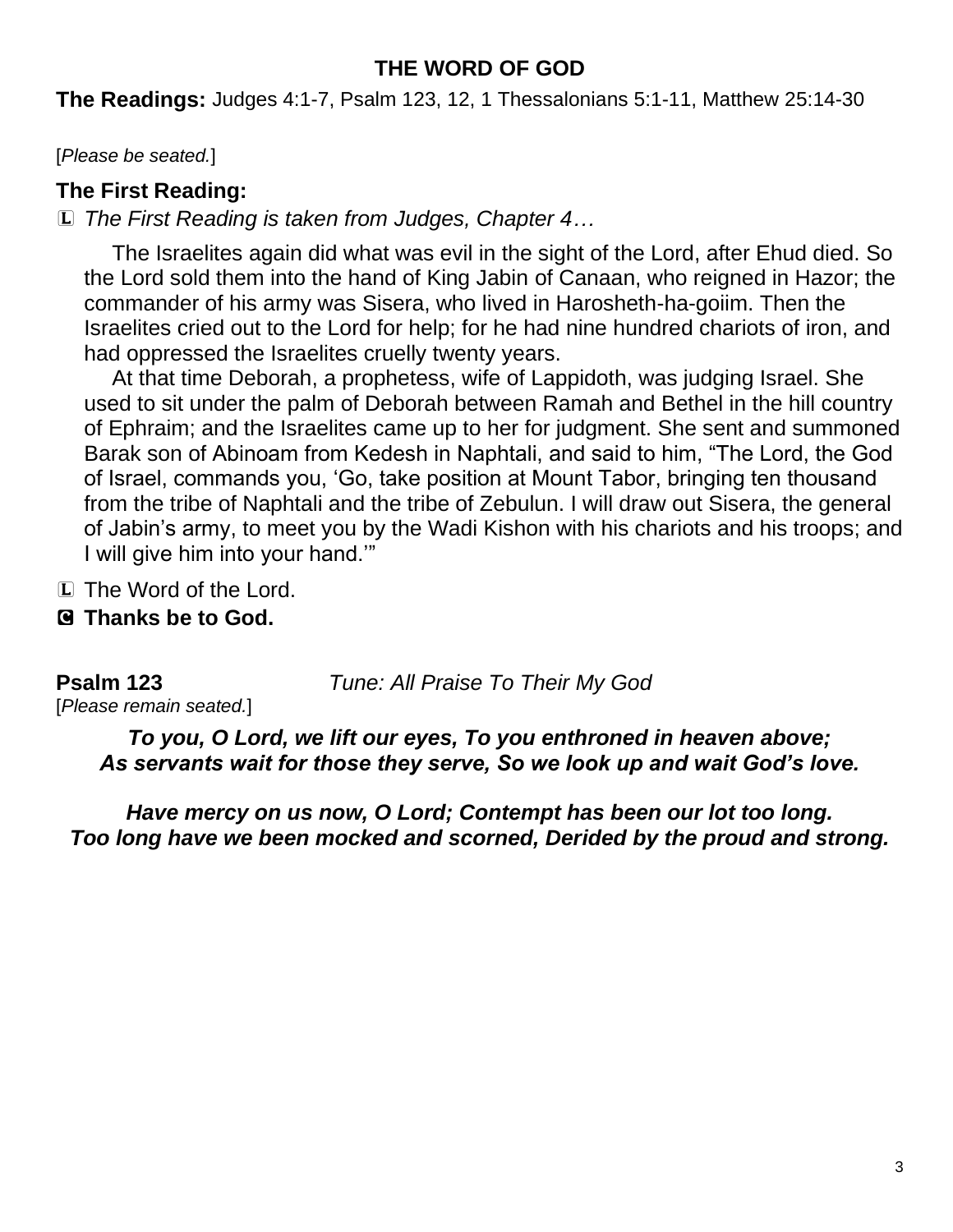# **The Second Reading**

#### L *The Second Reading is taken from 1 Thessalonians, chapter 5*

Now concerning the times and the seasons, brothers and sisters, you do not need to have anything written to you. For you yourselves know very well that the day of the Lord will come like a thief in the night. When they say, "There is peace and security," then sudden destruction will come upon them, as labor pains come upon a pregnant woman, and there will be no escape! But you, beloved, are not in darkness, for that day to surprise you like a thief; for you are all children of light and children of the day; we are not of the night or of darkness. So then let us not fall asleep as others do, but let us keep awake and be sober; for those who sleep sleep at night, and those who are drunk get drunk at night. But since we belong to the day, let us be sober, and put on the breastplate of faith and love, and for a helmet the hope of salvation. For God has destined us not for wrath but for obtaining salvation through our Lord Jesus Christ, who died for us, so that whether we are awake or asleep we may live with him. Therefore encourage one another and build up each other, as indeed you are doing.

L The Word of the Lord.

#### C **Thanks be to God.**

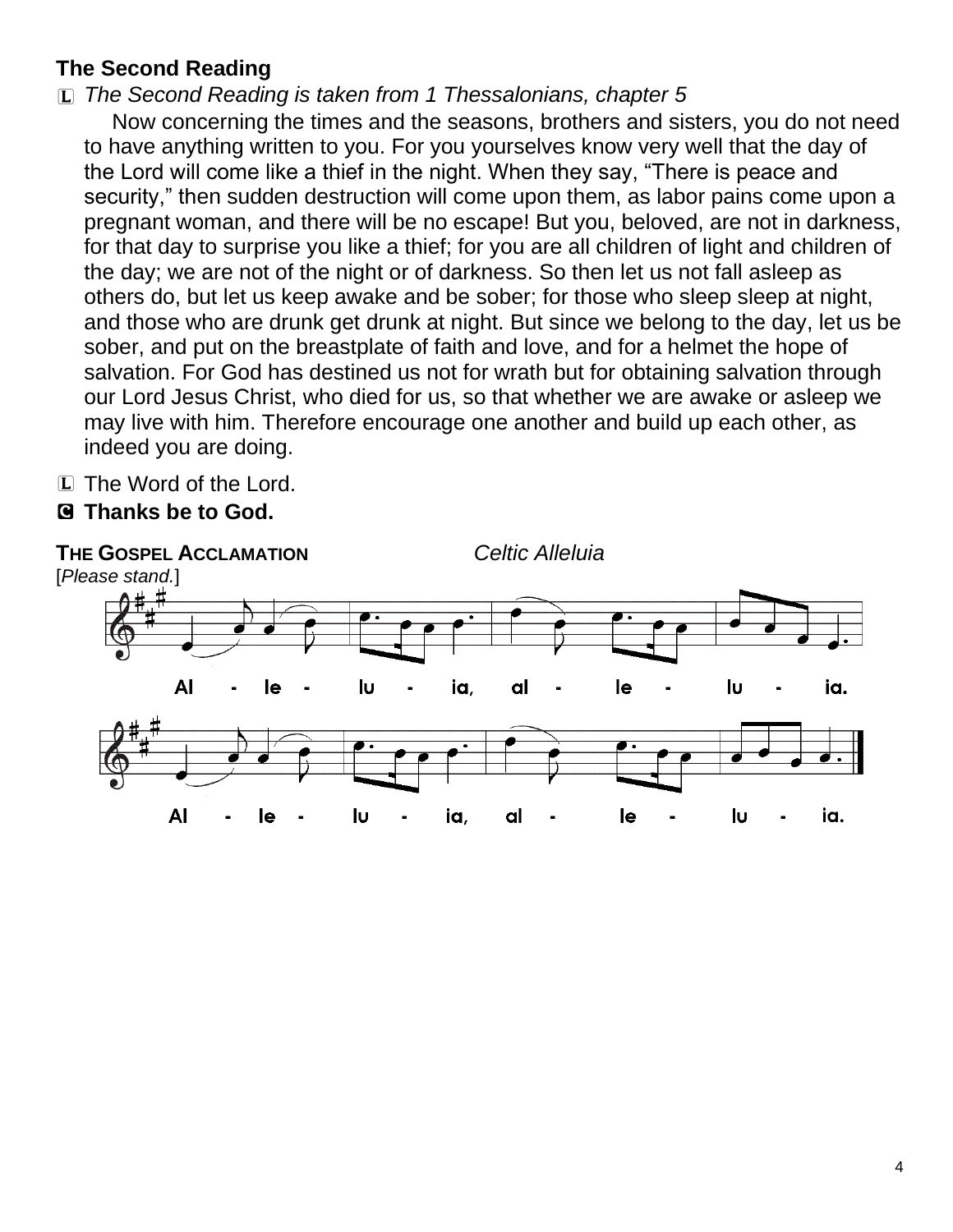# **The Gospel**

D The Holy Gospel of our Lord Jesus Christ according to Matthew.

# C **Glory to you, Lord Christ.**

D Jesus said, "It is as if a man, going on a journey, summoned his slaves and entrusted his property to them; to one he gave five talents, to another two, to another one, to each according to his ability. Then he went away. The one who had received the five talents went off at once and traded with them, and made five more talents. In the same way, the one who had the two talents made two more talents. But the one who had received the one talent went off and dug a hole in the ground and hid his master's money. After a long time the master of those slaves came and settled accounts with them. Then the one who had received the five talents came forward, bringing five more talents, saying, 'Master, you handed over to me five talents; see, I have made five more talents.' His master said to him, 'Well done, good and trustworthy slave; you have been trustworthy in a few things, I will put you in charge of many things; enter into the joy of your master.' And the one with the two talents also came forward, saying, 'Master, you handed over to me two talents; see, I have made two more talents.' His master said to him, 'Well done, good and trustworthy slave; you have been trustworthy in a few things, I will put you in charge of many things; enter into the joy of your master.' Then the one who had received the one talent also came forward, saying, 'Master, I knew that you were a harsh man, reaping where you did not sow, and gathering where you did not scatter seed; so I was afraid, and I went and hid your talent in the ground. Here you have what is yours.' But his master replied, 'You wicked and lazy slave! You knew, did you, that I reap where I did not sow, and gather where I did not scatter? Then you ought to have invested my money with the bankers, and on my return I would have received what was my own with interest. So take the talent from him, and give it to the one with the ten talents. For to all those who have, more will be given, and they will have an abundance; but from those who have nothing, even what they have will be taken away. As for this worthless slave, throw him into the outer darkness, where there will be weeping and gnashing of teeth.'"

D The Gospel of the Lord.

C **Praise to you, Lord Christ.**

**THE SERMON** Cindy Roehl [*Please be seated.*]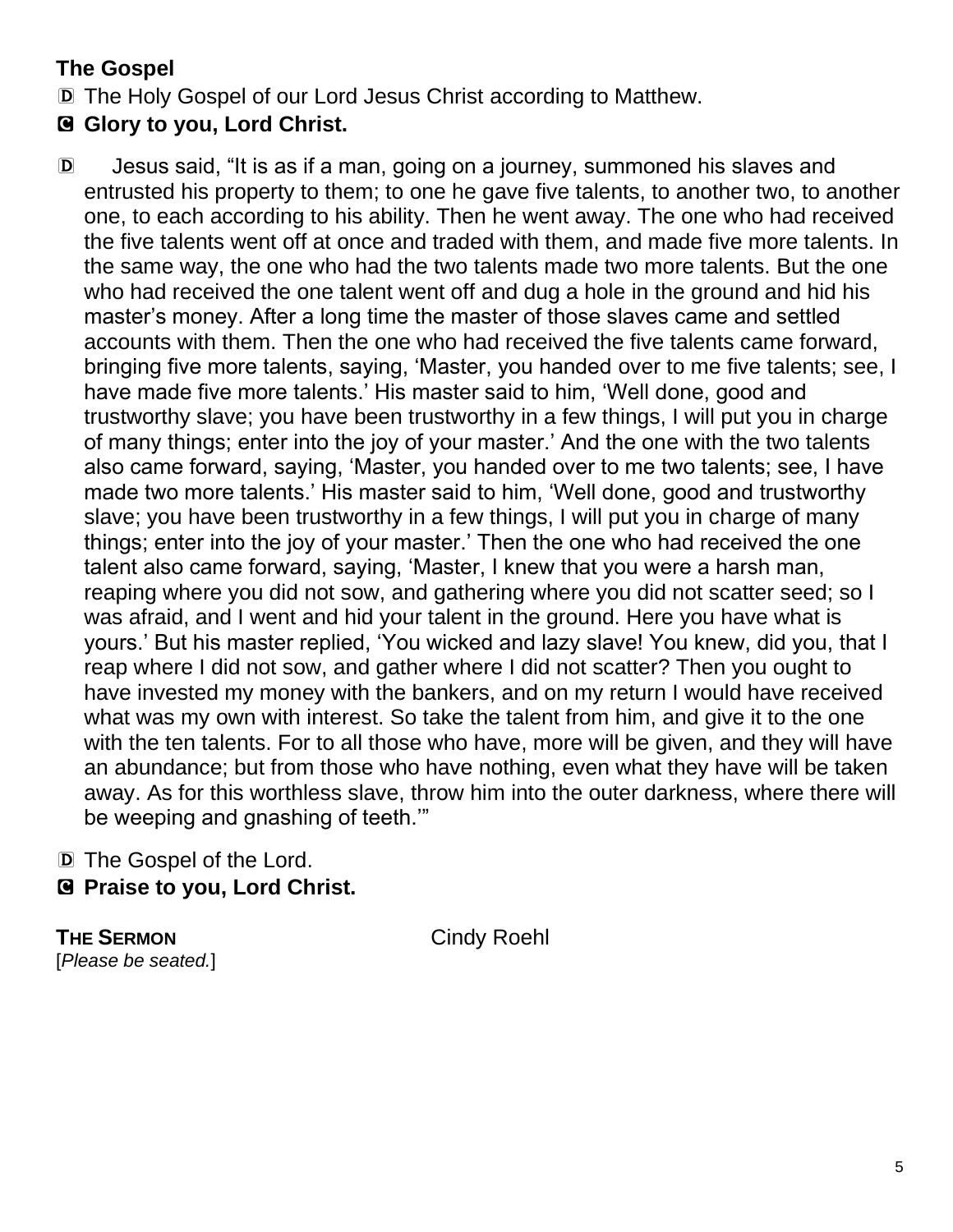**THE NICENE CREED**

C **We believe in one God, the Father, the Almighty, maker of heaven and earth, of all that is, seen and unseen.** 

**We believe in one Lord, Jesus Christ, the only Son of God, eternally begotten of the Father, God from God, Light from Light, true God from true God, begotten, not made, of one Being with the Father. Through him all things were made. For us and for our salvation he came down from heaven: by the power of the Holy Spirit he became incarnate from the Virgin Mary, and was made man. For our sake he was crucified under Pontius Pilate; he suffered death and was buried. On the third day he rose again in accordance with the Scriptures; he ascended into heaven and is seated at the right hand of the Father. He will come again in glory to judge the living and the dead, and his kingdom will have no end.**

**We believe in the Holy Spirit, the Lord, the giver of life, who proceeds from the Father and the Son. With the Father and the Son he is worshiped and glorified. He has spoken through the Prophets. We believe in one holy catholic and apostolic Church. We acknowledge one baptism for the forgiveness of sins. We look for the resurrection of the dead, and the life of the world to come. Amen.**

# **THE PRAYERS OF THE PEOPLE**

[*Please sit, stand or kneel, as you choose.*]

- D Let us pray for the Church and for the world.
- L Lord, make us instruments of your peace.
- C **Where there is hatred, let us sow love; where there is injury, pardon; where there is discord, union; where there is doubt, faith.**
- L Guide the people of this land, and of all the nations, in the ways of justice and the common good.
- C **Where there is despair, let us sow hope; where there is darkness, light; where there is sadness, joy.**
- L Comfort and heal all those who suffer in body, mind, or spirit [especially . . . read names in notebook], and those we name aloud or in our hearts [leave time . . .]. Help us to be the answers to the prayers of those who cry out to you.
- C **Grant that we may not so much seek to be consoled as to console; to be understood as to understand; to be loved as to love.**
- L Give us a reverence for the earth as your own creation. We give thanks for the flowers given today to the Glory of God, and for the birthdays this coming week of Nancy Heuer, Daniel Little, Patricia Tardif, and for all the blessings of this life. Please give thanks for your blessings, silently or aloud. [Leave time.] Give us open hands and hearts.
- C **For it is in giving that we receive; it is in pardoning that we are pardoned.**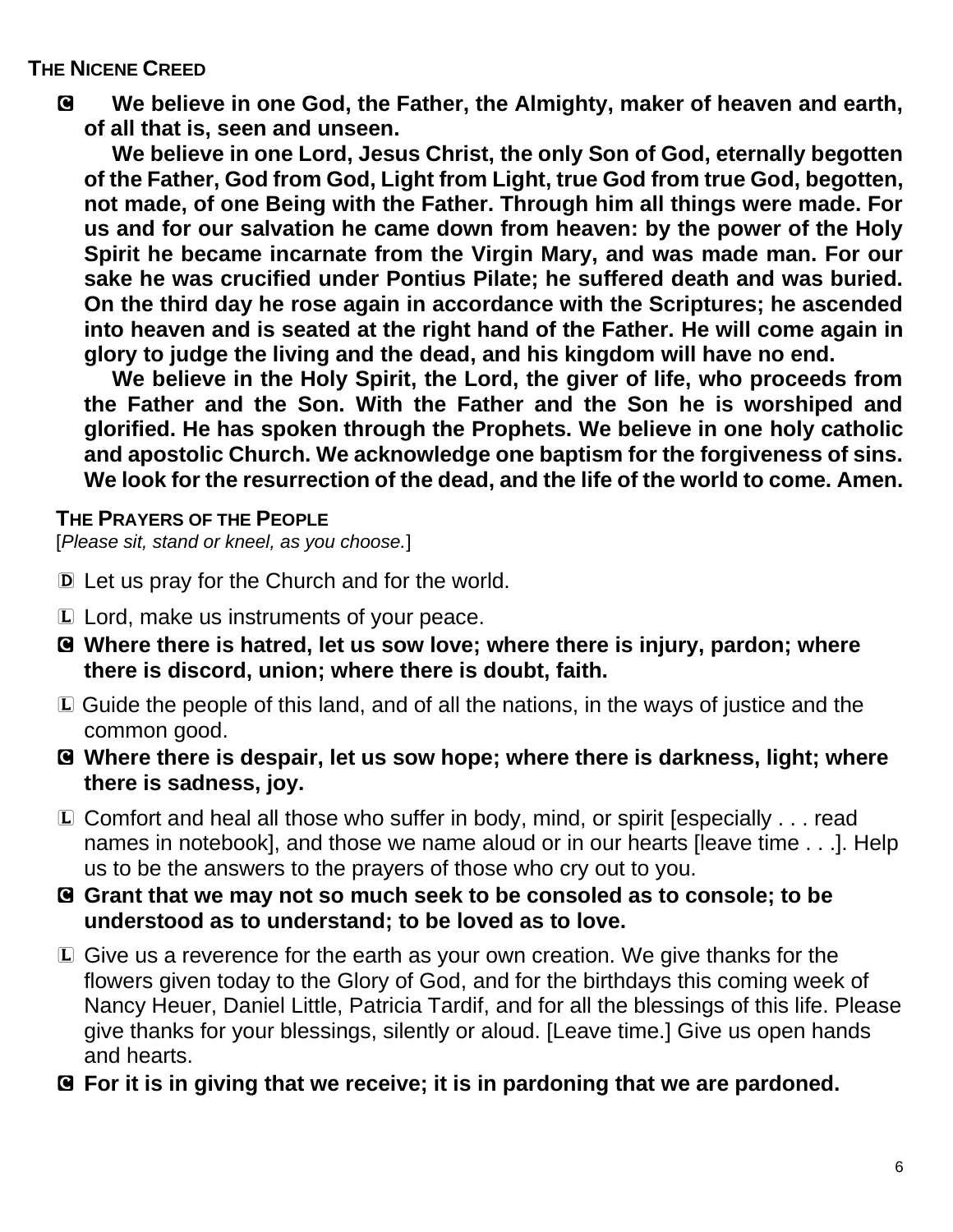- L We commend to your mercy all who have died, [especially . . . read names in notebook], and those we name aloud or in our hearts [leave time . . .], that your will for them may be fulfilled;
- C **For it is in dying that we are born to eternal life. Lord, make us instruments of your peace. Amen.**
- L Empower, O Lord, our Search Committee and Vestry as we pray….
- C **Almighty God, giver of every good gift: Look graciously on our Church, and so guide the minds of those who shall choose a rector for this parish, that we may receive a faithful pastor, who will care for your people and equip us for our ministries; through Jesus Christ our Lord. Amen**

#### **THE CONFESSION & ABSOLUTION:**

[*Please stand or kneel, as you choose.*]

- D We pray to you also for the forgiveness of our sins. [*Silence is kept.*] Have mercy upon us, . . . .
- C **God of all mercy, we confess that we have sinned against you, opposing your will in our lives. We have denied your goodness in each other, in ourselves, and in the world you have created. We repent of the evil that enslaves us, the evil we have done, and the evil done on our behalf. Forgive, restore, and strengthen us through our Savior Jesus Christ, that we may abide in your love and serve only your will. Amen.**
- P Almighty God have mercy on you, forgive you all your sins through the grace of Jesus Christ, strengthen you in all goodness, and by the power of the Holy Spirit keep you in eternal life.

#### C **Amen**.

#### **THE GREETING OF PEACE**

[*Please stand. During this time of social distancing, a wave or bow, accompanied by a smile and "the Peace of the Lord be with you," will do nicely.*]

- P The peace of the Lord be always with you.
- C **And also with you.**

**RECOGNITION OF VETERANS AND READING OF** *In Flanders Fields*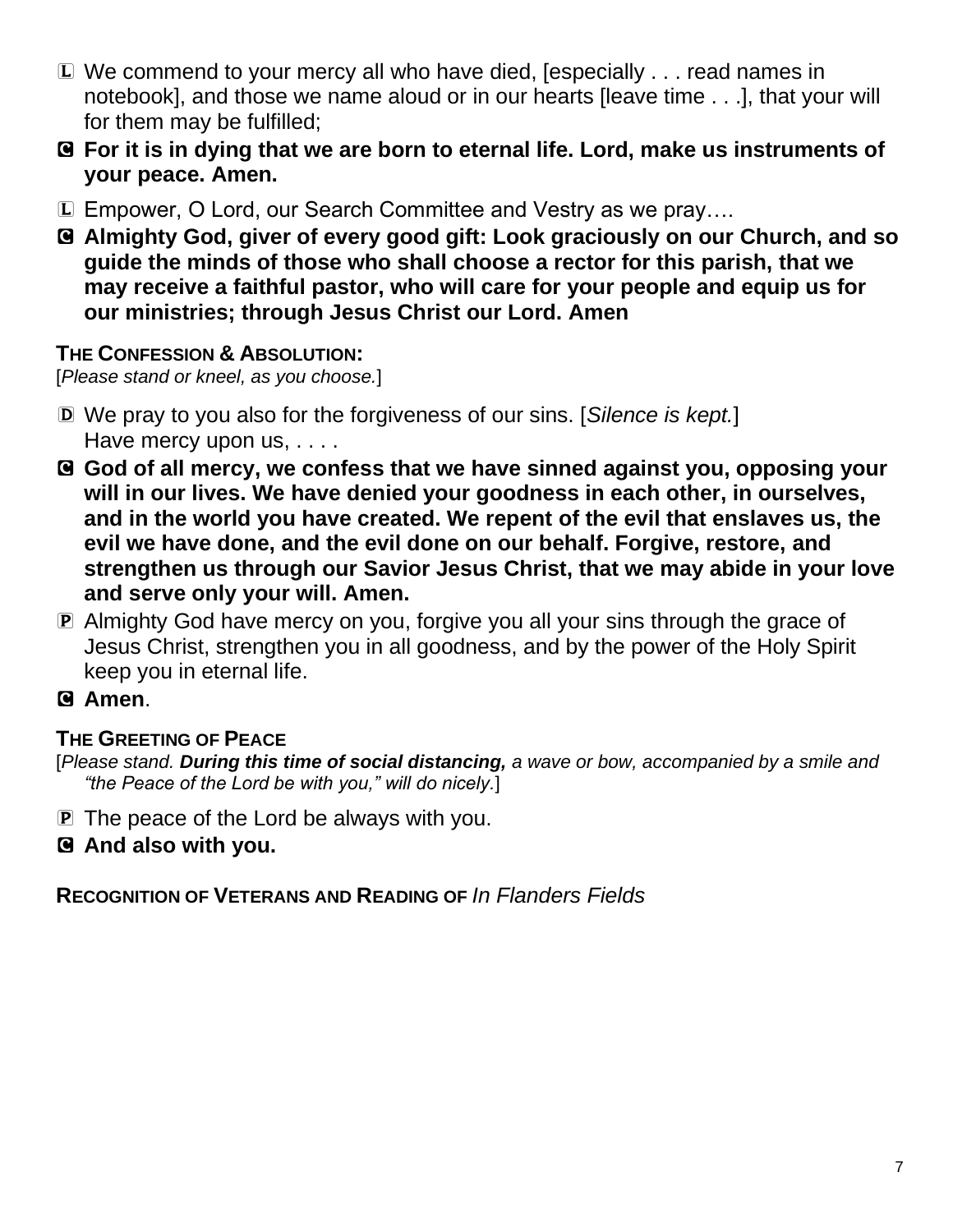#### **THE HOLY COMMUNION**

#### **THE OFFERTORY SENTENCE**

D Through Christ let us continually offer to God the sacrifice of praise, that is, the fruit of lips that acknowledge his Name. But do not neglect to do good and to share what you have, for such sacrifices are pleasing to God.

[*Please be seated. The offering plates are on stands in the front and the back of the church. If you wish, you may place an offering there.*]

**THE OFFERTORY Simple Gifts A. Copland** 

[*Please be seated.*] Julian Guini, tenor

#### **THE PRESENTATION OF THE OFFERINGS**

[*Please stand when invited by the Deacon.*]

D We gladly present the fruits of our lives to the God who creates us, redeems us and sustains us. May we have the grace to use them to heal God's world.

**THE PRESENTATION HYMN** *Now Thank We All Our God*

#### *Now thank we all our God, with heart, and hands, and voices, who wondrous things hath done, in whom his world rejoices; who from our mother's arms hath blessed us on our way with countless gifts of love, and still is ours today.*

#### **THE GREAT THANKSGIVING: EUCHARISTIC PRAYER A**

#### P The Lord be with you.

#### C **And also with you.**

- P Lift up your hearts.
- C **We lift them to the Lord.**
- P Let us give thanks to the Lord our God.

# C **It is right to give our thanks and praise.**

P It is right, and a good and joyful thing, always and everywhere to give thanks to you, Father Almighty, Creator of heaven and earth. For by water and the Holy Spirit you have made us a new people in Jesus Christ our Lord, to show forth your glory in all the world. Therefore we praise you, joining our voices with Angels and Archangels and with all the company of heaven, who for ever sing this hymn to proclaim the glory of your Name: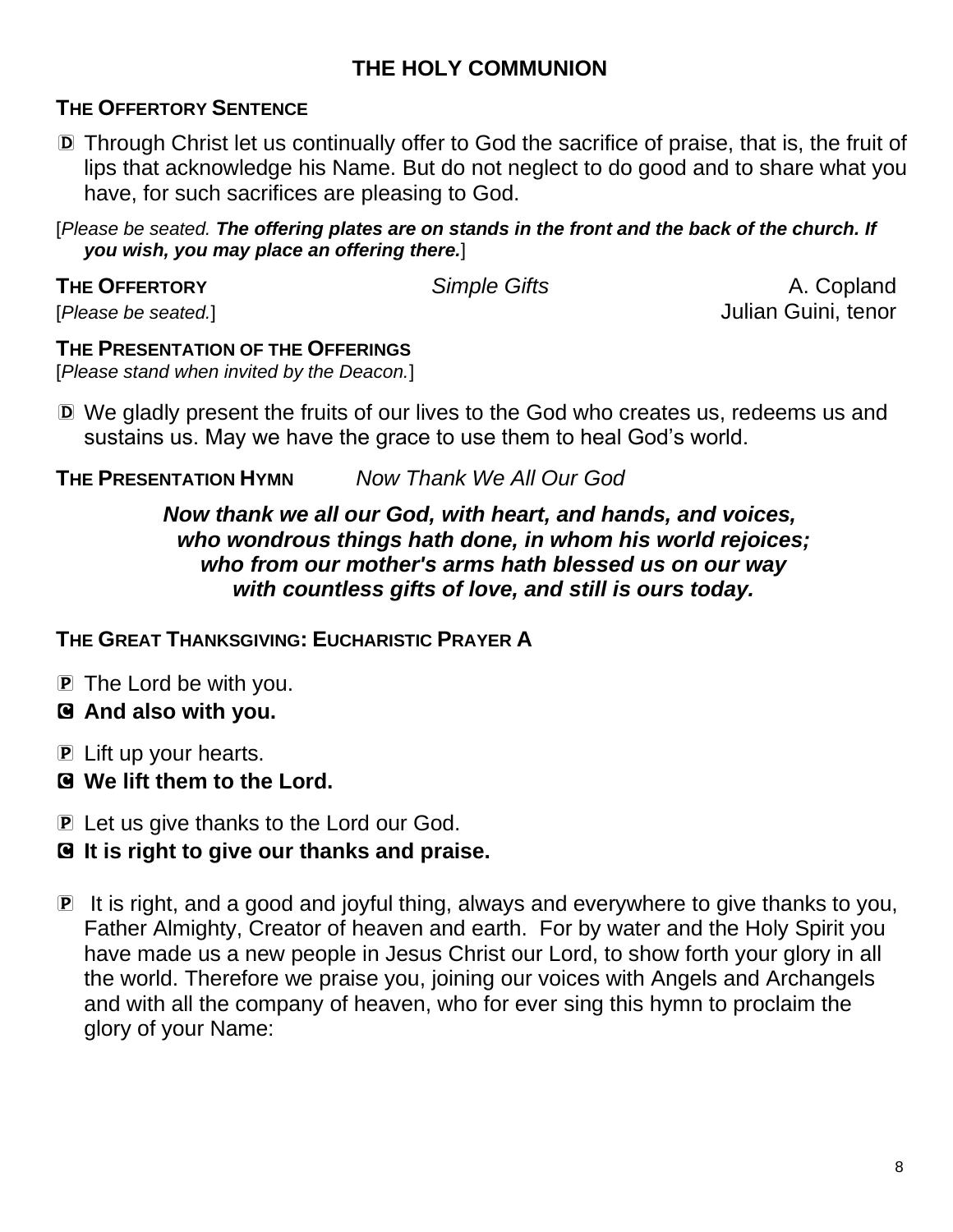#### C **Holy, holy, holy Lord, God of power and might, heaven and earth are full of your glory. Hosanna in the highest. Hosanna in the highest. Blessed is he who comes in the name of the Lord. Hosanna in the highest. Hosanna in the highest.**

[*Please stand or kneel, as you choose.*]

- P Holy and gracious Father: In your infinite love you made us for yourself; and, when we had fallen into sin and become subject to evil and death, you, in your mercy, sent Jesus Christ, your only and eternal Son, to share our human nature, to live and die as one of us, to reconcile us to you, the God and Father of all. He stretched out his arms upon the cross, and offered himself in obedience to your will, a perfect sacrifice for the whole world.
- P On the night he was handed over to suffering and death, our Lord Jesus Christ took bread; and when he had given thanks to you, he broke it, and gave it to his disciples, and said, "Take, eat: This is my Body, which is given for you. Do this for the remembrance of me."
- P After supper he took the cup of wine; and when he had given thanks, he gave it to them, and said, "Drink this, all of you: This is my Blood of the new Covenant, which is shed for you and for many for the forgiveness of sins. Whenever you drink it, do this for the remembrance of me."
- P Therefore we proclaim the mystery of faith:

### C **Christ has died. Christ is risen. Christ will come again.**

- P We celebrate the memorial of our redemption, O Father, in this sacrifice of praise and thanksgiving. Recalling his death, resurrection, and ascension, we offer you these gifts. Sanctify them by your Holy Spirit to be for your people the Body and Blood of your Son, the holy food and drink of new and unending life in him. Sanctify us also that we may faithfully receive this holy Sacrament, and serve you in unity, constancy, and peace; and at the last day bring us with all your saints into the joy of your eternal kingdom.
- P All this we ask through your Son Jesus Christ. By him, and with him, and in him, in the unity of the Holy Spirit all honor and glory is yours, Almighty Father, now and for ever.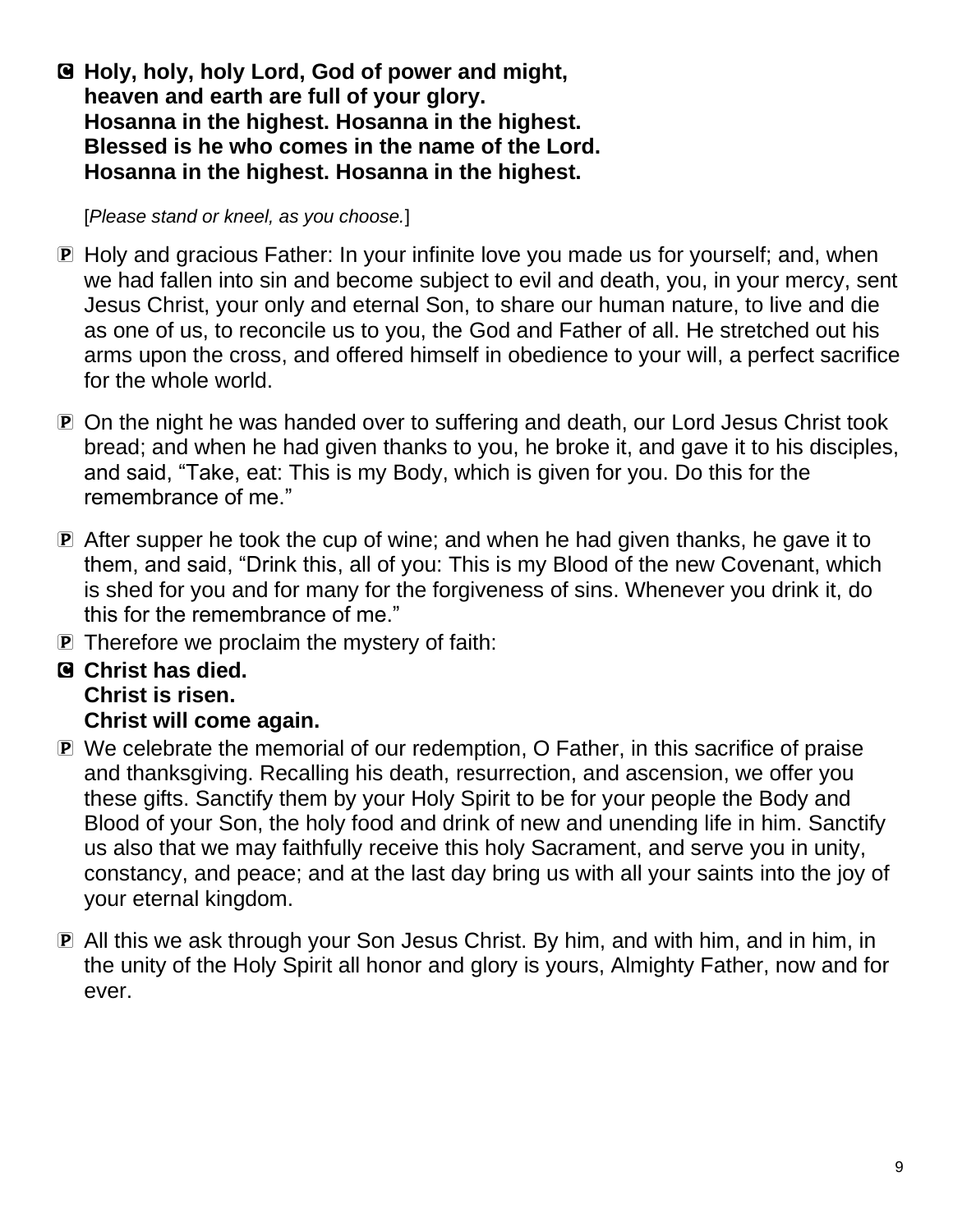

#### **THE LORD'S PRAYER**

- P And now as our Savior Christ has taught us, we are bold to say,
- a **Our Father, who art in heaven, hallowed be thy Name, thy kingdom come, thy will be done, on earth as it is in heaven. Give us this day our daily bread. And forgive us our trespasses, as we forgive those who trespass against us. And lead us not into temptation, but deliver us from evil. For thine is the kingdom, and the power, and the glory, for ever and ever. Amen.**

**THE BREAKING OF THE BREAD** 

- P Be known to us, Lord Jesus, in the breaking of the bread.
- C **We come with joy to meet our Lord.**

P The Gifts of God for the People of God. Take them in remembrance that Christ died for you, and feed on him in your hearts by faith, with thanksgiving. [*Please be seated.* 

[**PLEASE FOLLOW THESE NEW PROCEDURES:** *To ensure social distancing, please go forward to receive Holy Communion one at a time, following the directions of the usher, who will let you know when it's your turn. Two people will stand in front of the altar to distribute the consecrated wafers. Please keep your mask on, receive the wafer, and return to your seat by the side aisle. After returning to your seat, you may remove your mask to consume your wafer.*]

**THE CHANT** *In the Lord I'll be ever Thankful*

*In the Lord, I'll be ever thankful, in the Lord I will rejoice! Look to God, do not be afraid. Lift up your voices, the Lord is near, lift up your voices, the Lord is near*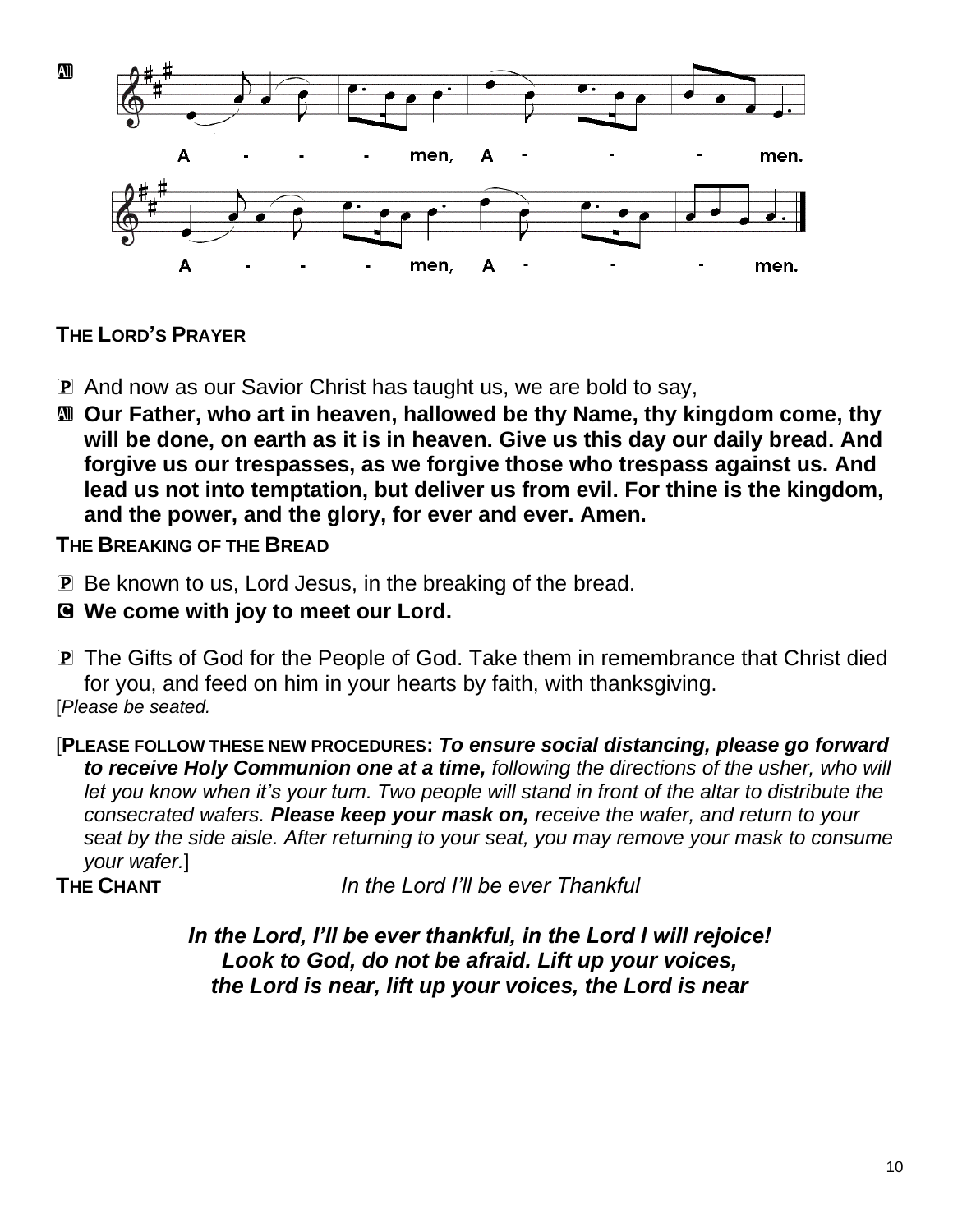#### **THE PRAYER AFTER COMMUNION**

[*Please kneel or stand, as you choose.*]

 $\mathbf{P}$  Let us pray...

C **Loving God, we give you thanks for restoring us in your image and nourishing us with spiritual food in the Sacrament of Christ's Body and Blood. Now send us forth a people, forgiven, healed, renewed; that we may proclaim your love to the world and continue in the risen life of Christ our Savior. Amen.** 

#### **THE BLESSING**

[*Please stand.*]

P Go out into the world in peace. Have courage! Hold fast to what is good. Return no one evil for evil. Strengthen the faint-hearted, support the weak, help the suffering. Honor all people. Love and serve the Lord your God, rejoicing in the power of the Holy Spirit. The Blessing of our Triune God, God the Father, God the Son, and God the Holy Spirit, be with you and remain with you now and forever.

C **Amen.**

| <b>THE SENDING HYMN</b> | O Beautiful, for Spacious Skies | H. 719 vs. 1,2 |
|-------------------------|---------------------------------|----------------|
|-------------------------|---------------------------------|----------------|

#### *O beautiful for spacious skies, for amber waves of grain; for purple mountain majesties above the fruited plain! America! America! God shed His grace on thee, and crown thy good with brotherhood from sea to shining sea!*

*O beautiful for heroes proved in liberating strife, who more than self their country loved, and mercy more than life! America! America! God mend thine every flaw, confirm thy soul in self-control, thy liberty in law.*

**THE DISMISSAL** 

D Let us go forth in the name of Christ.

C **Thanks be to God!** 

**THE POSTLUDE** *Piece Heroique* G. Young